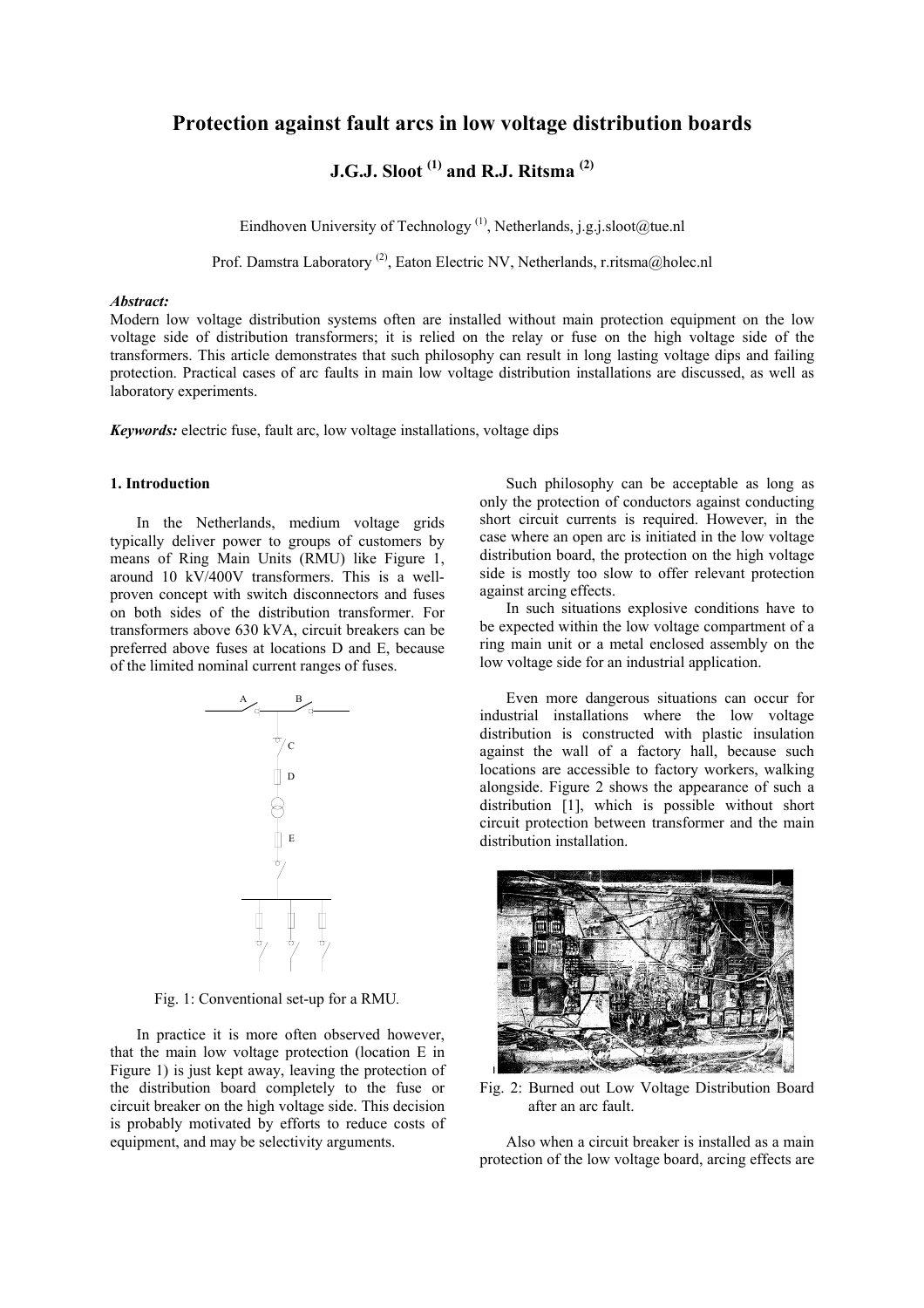hardly limited when due to selectivity matters, the tripping delay is commonly set at the maximum delay value (e.g. 0,5 sec).

#### **2. Recent accidents with fault arcs in the low voltage distributions**

Some recent accidents can be mentioned for Dutch low voltage distributions without main low voltage protection. Figure 3 shows the basic set-up of such a configuration.

An industrial customer used two 10 kV connections with a coupling possibility between the low voltage distributions. Only the high voltage sides of the transformers were equipped with a power circuit breaker (A) or fuse. Circuit breaker A hat settings I<sub>></sub> = 300 A, t<sub>></sub> = 5 min and I<sub>>></sub> = 600 A, t<sub>>></sub> = 0.3 sec. On the low voltage side a switch disconnector (B) was installed. (Sometimes installation drawings are confusing when switch disconnectors are wrongly presented like power circuit breakers with a cross!).



Fig. 3: Industrial installation with internal arcing

From this industrial installation a disturbance was reported recently.

When electricians arrived at the location, they noticed that the lighting on the terrain (fed by fuse D in figure 3) showed an irregular behaviour, lasting for at least more than ten minutes. From the main low voltage distribution big bangs were heard, while smoke was noticed. It was decided not to enter the distribution room but to send an alarm to the fire brigade, after which the fire was extinguished with  $CO<sub>2</sub>$ .

Now the main distribution was inspected. The rail system was heavily damaged, complete copper parts were disappeared. Especially near to grounded parts of the installation holes were formed, apparently because of fault arc effects.

An arc had apparently moved along the complete rail system, under influence of magnetic forces (Figure 4).



Fig. 4: Moving arc between rail system

The fault was finally interrupted by the circuit breaker on the high voltage side. The fault currents at the high voltage side were registrated as slightly above 600A in the phases, while on the low voltage side the phase currents were about 15 kA. (Theoretically higher values up to 20 kA were expected from calculations based on the available short circuit power and the short circuit impedance of the transformer.) Considering the enormous destruction, it was concluded that the situation had lasted for many minutes, despite the settings of the protection. It is not unthinkable that the low voltage arcs reached such considerable lengths, that they resulted in a limiting effect on the current, preventing the high voltage relay to come into action. Further the arcs could have shown a temporarily extinguishing and restriking behaviour (the irregular functioning lighting installation, as mentioned in the above, was connected behind location D in Figure 3).

This assumption was based on open arc experiments in our laboratory, with phase voltage 303 V, where the setting of the test was 48 kA, and  $\cos \Phi = 0.13$ , while the measurement during the arcing test showed 35 kA and cos  $\Phi = 0.55$ . The initial arc length was about 25 mm, but flashovers to grounded parts must have caused greater arc lengths.

 Vphase Current cosΦ

Table 1 Current limitation effect by arcing

|               | Vphase | Current | $cos\Phi$ |
|---------------|--------|---------|-----------|
|               |        | [kA]    |           |
| setting 1     | 303    | 48      | 0.13      |
| measurement 1 | 303    | 35      | 0.55      |
| setting 2     | 303    | 86      | 0.18      |
| measurement 2 | 303    |         | 0.64      |

As a further practical example, recent Dutch arcing accident will be mentioned. The 630kVA transformer was protected by high voltage 50A fuses. At the low voltage side only a switch-disconnector was fitted as incomer of the metal enclosed assembly.So here again: no short circuit protection at the low voltage side of the transformer. At the low voltage site a theoretically short circuit current of 19 kA could be expected, based on the transformer and the short circuit power of the grid. Due to unclear reasons an internal arc was initiated in the metal enclosed assembly. The assembly was completely